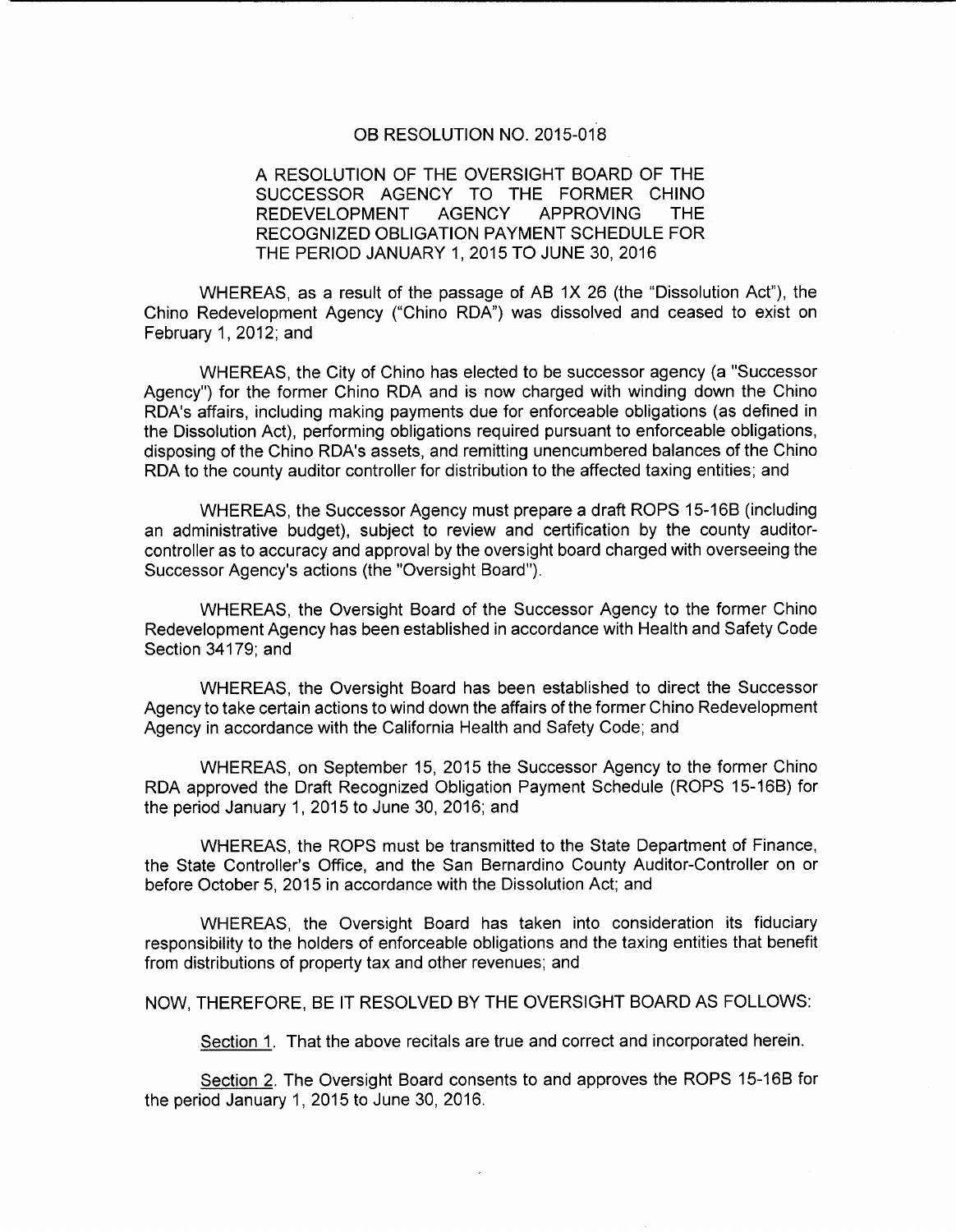Section 3: The Secretary shall certify to the adoption of this resolution.

APPROVED AND ADOPTED THIS 22<sup>th</sup> DAY OF SEPTEMBER 2015.

ES, CHAIRPERSON

ATTEST:

ANGELA ROBLES, SECRETA

State of California County of San Bernardino ) § City of Chino

I, Angela Robles, Secretary of the Oversight Board of the Successor Agency to the former Redevelopment Agency of the City of Chino, California (" Oversight Board"), do hereby certify the foregoing Resolution was duly adopted by said Oversight Board at a regular meeting held on the 22<sup>nd</sup> day of September 2015, by the following vote:

AYES: OVERSIGHT BOARD MEMBERS: COMPEAN, GATES, GEORGE, STACHURA, YATES

NOES: OVERSIGHT BOARD MEMBERS: NONE

ABSENT: OVERSIGHT BOARD MEMBERS: HEIDE, SIDDIQI

ABSTAINED: OVERSIGHT BOARD MEMBERS: NONE

t

ANGELÁ ROBLES, SECRE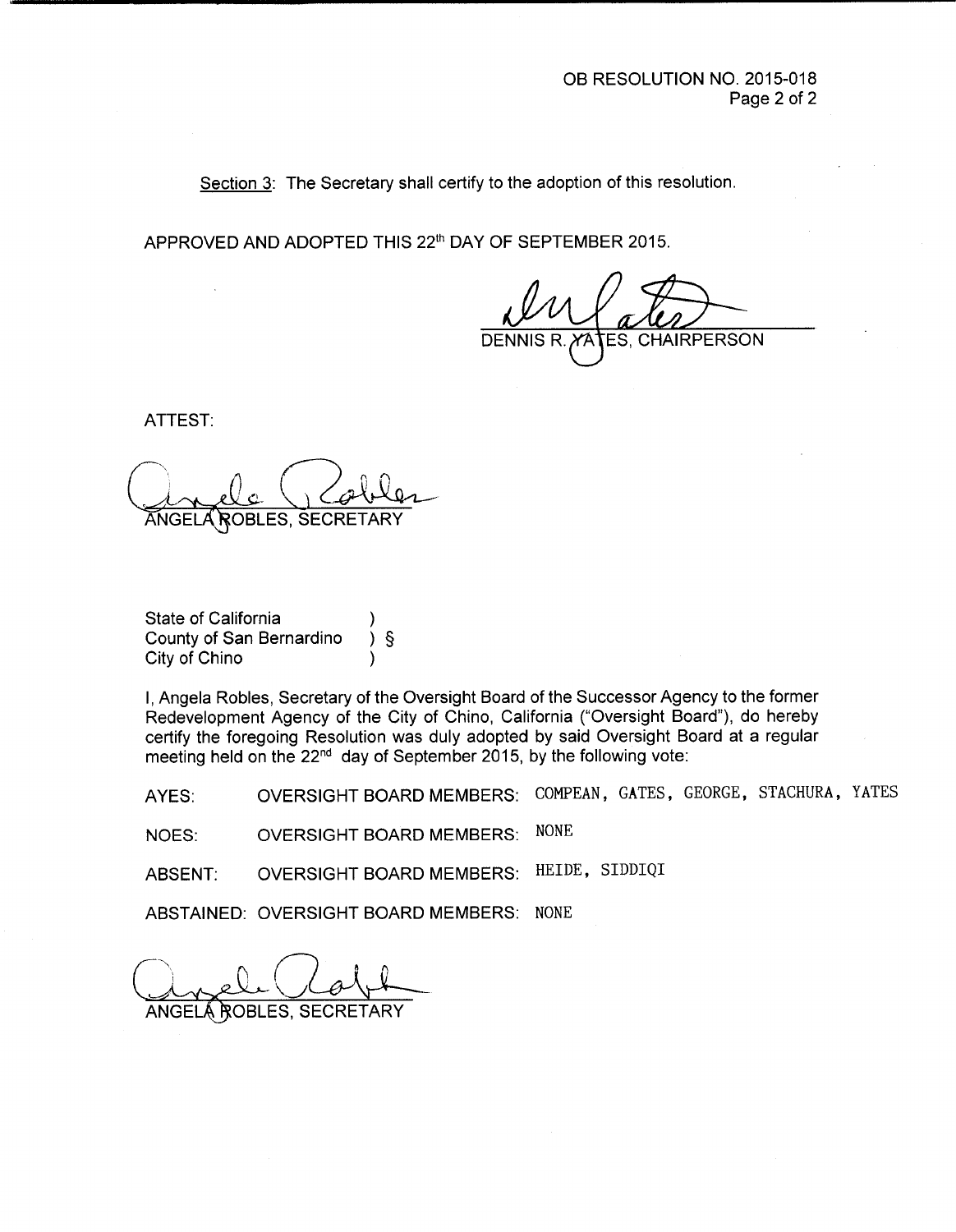/s/

Signature **Date** 

|   | <b>Current Period Requested Funding for Outstanding Debt or Obligation</b>                                                                         |      | <b>Six-Month Total</b> |
|---|----------------------------------------------------------------------------------------------------------------------------------------------------|------|------------------------|
| A | Enforceable Obligations Funded with Non-Redevelopment Property Tax Trust Fund (RPTTF) Funding<br>Sources (B+C+D):                                  |      | \$                     |
| В | <b>Bond Proceeds Funding (ROPS Detail)</b>                                                                                                         |      |                        |
| C | Reserve Balance Funding (ROPS Detail)                                                                                                              |      |                        |
| D | Other Funding (ROPS Detail)                                                                                                                        |      |                        |
| E | Enforceable Obligations Funded with RPTTF Funding (F+G):                                                                                           |      | 19,909,544             |
| F | Non-Administrative Costs (ROPS Detail)                                                                                                             |      | 19,784,544             |
| G | Administrative Costs (ROPS Detail)                                                                                                                 |      | 125,000                |
| Η | Total Current Period Enforceable Obligations (A+E):                                                                                                |      | 19,909,544             |
|   | Successor Agency Self-Reported Prior Period Adjustment to Current Period RPTTF Requested Funding<br>Enforceable Obligations funded with RPTTF (E): |      | 19,909,544             |
| J | Less Prior Period Adjustment (Report of Prior Period Adjustments Column S)                                                                         |      |                        |
| Κ | Adjusted Current Period RPTTF Requested Funding (I-J)                                                                                              |      | \$19,909,544           |
|   | County Auditor Controller Reported Prior Period Adjustment to Current Period RPTTF Requested Funding                                               |      |                        |
| L | Enforceable Obligations funded with RPTTF (E):                                                                                                     |      | 19,909,544             |
| M | Less Prior Period Adjustment (Report of Prior Period Adjustments Column AA)                                                                        |      |                        |
| N | Adjusted Current Period RPTTF Requested Funding (L-M)                                                                                              |      | 19,909,544             |
|   | Certification of Oversight Board Chairman:<br>Pursuant to Section 34177 (m) of the Health and Safety code, I                                       |      |                        |
|   | hereby certify that the above is a true and accurate Recognized                                                                                    | Name | Title                  |

Obligation Payment Schedule for the above named agency.

## **Recognized Obligation Payment Schedule (ROPS 15-16B) - Summary**

Filed for the January 1, 2016 through June 30, 2016 Period

| Name of Successor Agency: | Chino          |  |  |  |  |  |
|---------------------------|----------------|--|--|--|--|--|
| Name of County:           | San Bernardino |  |  |  |  |  |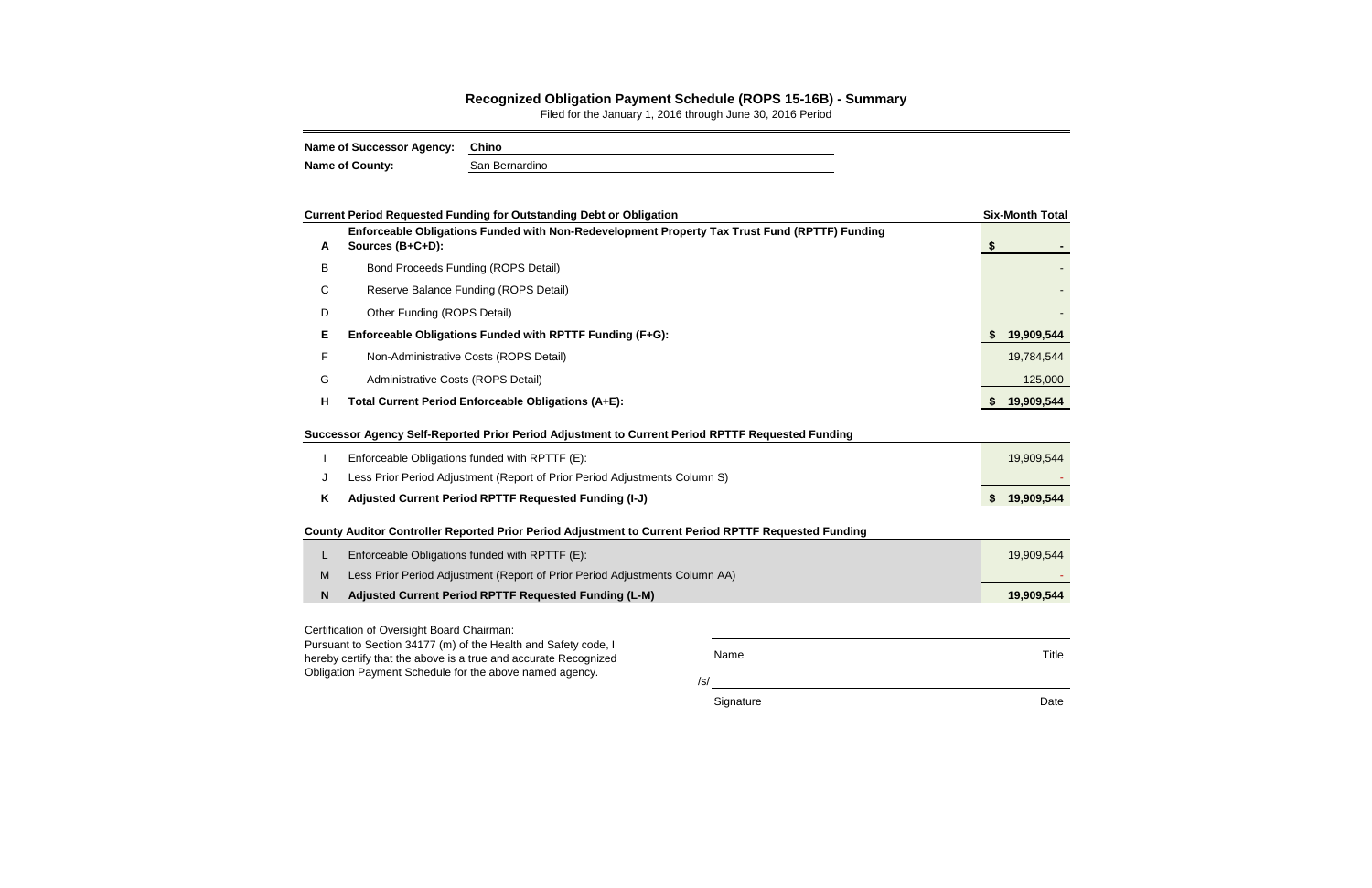|        |                                                                       |                                                            |                         |                         |                                                     | Chino Recognized Obligation Payment Schedule (ROPS 15-16B) - ROPS Detail<br>January 1, 2016 through June 30, 2016<br>(Report Amounts in Whole Dollars) |                                 |                                     |         |                                 |                                                          |                       |                                   |                       |                             |                               |
|--------|-----------------------------------------------------------------------|------------------------------------------------------------|-------------------------|-------------------------|-----------------------------------------------------|--------------------------------------------------------------------------------------------------------------------------------------------------------|---------------------------------|-------------------------------------|---------|---------------------------------|----------------------------------------------------------|-----------------------|-----------------------------------|-----------------------|-----------------------------|-------------------------------|
|        |                                                                       |                                                            |                         |                         |                                                     |                                                                                                                                                        |                                 |                                     |         |                                 |                                                          |                       |                                   |                       |                             |                               |
| A      | B                                                                     | $\mathbf{c}$                                               | D                       | E                       | Е                                                   | G                                                                                                                                                      | H                               |                                     |         | K                               |                                                          | м                     | N                                 | $\mathbf{o}$          |                             | P                             |
|        |                                                                       |                                                            |                         |                         |                                                     |                                                                                                                                                        |                                 |                                     |         |                                 |                                                          | <b>Funding Source</b> |                                   |                       |                             |                               |
|        |                                                                       |                                                            |                         |                         |                                                     |                                                                                                                                                        |                                 |                                     |         |                                 | Non-Redevelopment Property Tax Trust Fund<br>(Non-RPTTF) |                       | <b>RPTTF</b>                      |                       |                             |                               |
|        |                                                                       |                                                            | Contract/Agreement      | Contract/Agreement      |                                                     |                                                                                                                                                        |                                 | <b>Total Outstanding</b>            |         |                                 |                                                          |                       |                                   |                       |                             |                               |
| Item # | Project Name / Debt Obligation                                        | <b>Obligation Type</b>                                     | <b>Execution Date</b>   | <b>Termination Date</b> | Payee                                               | <b>Description/Project Scope</b>                                                                                                                       | Project Area                    | Debt or Obligation<br>\$260,953,377 | Retired | Bond Proceeds   Reserve Balance |                                                          | <b>Other Funds</b>    | Non-Admin<br>19,784,544 \$<br>-15 | Admin<br>$125,000$ \$ |                             | Six-Month Total<br>19,909,544 |
|        | 5 2006 TAB                                                            | Bonds Issued On or Before                                  | 11/7/2006               | 9/1/2038                | <b>Wells Fargo Bank</b>                             | Bond issue to fund RDA projects                                                                                                                        | <b>RR15, RR18</b>               | 67,739,706                          | N       |                                 |                                                          |                       | 935,063                           |                       | - 9                         | 935,063                       |
|        | <b>6</b> Trustee Fees<br>7 Continuing Disclosure, Arbitrage           | Fees<br>Fees                                               | 1/1/2014<br>6/2/2011    | 6/30/2038<br>6/30/2038  | Wells Fargo Bank<br><b>Webb Associates</b>          | TAB 2006 Trustee fees<br>Annual Reporting and Calculations                                                                                             | <b>RR15.RR18</b><br>RR15, RR18  | 69.000                              | N<br>N  |                                 |                                                          |                       | 3,000                             |                       | $\mathbb{S}$<br>$\sqrt{3}$  | 3,000                         |
|        | 8 Continuing Disclosure/Annual Calc                                   | <b>Professional Services</b>                               | 6/16/2015               | 6/30/2038               | HdL, Coren & Cone                                   | Annual Calculation and Continuing                                                                                                                      | RR15, RR18                      | 113,500                             | N       |                                 |                                                          |                       | 7,200                             |                       | <b>\$</b>                   | 7,200                         |
|        | of TI Revenue Limit                                                   |                                                            |                         |                         |                                                     | Discl. reporting required by bond<br>documents                                                                                                         |                                 |                                     |         |                                 |                                                          |                       |                                   |                       |                             |                               |
|        | 10 Operation/maintenance of assets                                    | <b>Property Maintenance</b>                                | 1/1/2016                | 6/30/2016               | City of Chino                                       | Operation and maintenance of RDA<br>assets, Reclassifed to Admin                                                                                       | RR15, RR18                      |                                     | N       |                                 |                                                          |                       |                                   |                       | - \$                        |                               |
|        |                                                                       |                                                            |                         |                         |                                                     | Allowance                                                                                                                                              |                                 |                                     |         |                                 |                                                          |                       |                                   |                       |                             |                               |
|        | 11 Chino Sign Agreement                                               | <b>Miscellaneous</b>                                       | 4/2/2009                | 4/2/2029                | Chong Su and Randy Yi                               | Sign Operating Covenant                                                                                                                                | <b>RR15.RR18</b>                | 6,600                               | N       |                                 |                                                          |                       | 600                               |                       | $\sqrt{3}$                  | 600                           |
|        | 12 Richard Gird Bust<br>13 RDA Housing Set-Aside Deferral             | Miscellaneous<br>SERAF/ERAF                                | 9/7/2008<br>6/30/1986   | 6/30/2014<br>6/30/2027  | <b>Noble Design Studios</b><br>Low Mod Housing Fund | Gird monument retention pmt.<br>Repayment of Deferred 20% Set Aside RR15,RR18                                                                          | RR15, RR18                      |                                     | Y.<br>Y |                                 |                                                          |                       |                                   |                       | $\sqrt{3}$<br>$\mathcal{F}$ |                               |
|        |                                                                       |                                                            |                         |                         |                                                     |                                                                                                                                                        |                                 |                                     |         |                                 |                                                          |                       |                                   |                       |                             |                               |
|        | 14 Retirement/pension obligations                                     | <b>Unfunded Liabilities</b>                                | 1/1/2014                | 6/30/2038               | City of Chino/CalPERS                               | RDA funded pension obligations****                                                                                                                     | <b>RR15, RR18</b>               | 10,000,000                          | N       |                                 |                                                          |                       |                                   |                       | $\sqrt{S}$                  |                               |
|        | 15 2004 Development Agr-Coll. Park<br>17 Project Mgmt College Park AH | OPA/DDA/Construction<br>Project Management Costs           | 9/7/2004<br>9/7/2004    | 10/18/2019<br>6/30/2018 | LS College Park, LLC<br>City of Chino               | Edison Avenue Street Improvements<br>Project Mgmt Cost College Park AH                                                                                 | <b>RR15, RR18</b><br>RR15, RR18 | 8,431,000<br>10,000                 | N<br>N  |                                 |                                                          |                       | 3,000                             |                       | $\mathbb{S}$<br><b>S</b>    | 3,000                         |
|        |                                                                       |                                                            |                         |                         |                                                     | #N6069                                                                                                                                                 |                                 |                                     |         |                                 |                                                          |                       |                                   |                       |                             |                               |
|        | 18 Project Mgmt. Cost - G St<br>20 PROMISSORY NOTE 89-1               | <b>Project Management Costs</b><br>City/County Loans On or | 11/17/2009<br>9/19/1989 | 11/17/2019<br>6/30/2023 | City of Chino<br>City of Chino                      | Project Mgmt Cost G Street #N6508<br>Improvements to Project Area paid by RR15                                                                         | RR15, RR18                      | 3,000<br>1,832,747                  | N<br>N  |                                 |                                                          |                       | 3,000<br>1,832,747                |                       | <b>\$</b><br>$\mathfrak{S}$ | 3,000<br>1,832,747            |
|        | 21 PROMISSORY NOTE 89-3                                               | Before 6/27/11<br>City/County Loans On or                  | 9/19/1989               | 6/30/2023               | City of Chino                                       | the City<br>Improvements to Project Area paid by RR15                                                                                                  |                                 | 1,308,018                           | N       |                                 |                                                          |                       | 1,308,018                         |                       | $\mathcal{S}$               | 1,308,018                     |
|        |                                                                       | Before 6/27/11                                             |                         |                         |                                                     | the Citv                                                                                                                                               |                                 |                                     |         |                                 |                                                          |                       |                                   |                       |                             |                               |
|        | 22 PROMISSORY NOTE 90-1                                               | City/County Loans On or<br>Before 6/27/11                  | 3/5/1991                | 6/30/2023               | City of Chino                                       | Improvements to Project Area paid by RR15<br>the City                                                                                                  |                                 | 353,151                             | N       |                                 |                                                          |                       | 353,151                           |                       | -S                          | 353,151                       |
|        | 23 PROMISSORY NOTE 92-1                                               | City/County Loans On or<br>Before 6/27/11                  | 6/16/1992               | 6/30/2023               | City of Chino                                       | Improvements to Project Area paid by RR15<br>the City                                                                                                  |                                 | 88,078                              | N       |                                 |                                                          |                       | 88,078                            |                       | $\mathfrak{L}$              | 88,078                        |
|        | 24 PROMISSORY NOTE 93-1                                               | City/County Loans On or<br>Before 6/27/11                  | 6/16/1993               | 6/30/2023               | City of Chino                                       | Improvements to Project Area paid by RR15<br>the City                                                                                                  |                                 | 514,575                             | N       |                                 |                                                          |                       | 514,575                           |                       | $\mathfrak{S}$              | 514,575                       |
|        | 25 PROMISSORY NOTE 94-1                                               | City/County Loans On or<br><b>Before 6/27/11</b>           | 4/5/1994                | 6/30/2023               | City of Chino                                       | Improvements to Project Area paid by RR15<br>the City                                                                                                  |                                 | 297,876                             | N       |                                 |                                                          |                       | 297,876                           |                       | - \$                        | 297,876                       |
|        | 26 PROMISSORY NOTE 94-4                                               | City/County Loans On or<br><b>Before 6/27/11</b>           | 9/20/1994               | 6/30/2023               | City of Chino                                       | Improvements to Project Area paid by RR15<br>the City                                                                                                  |                                 | 2,807                               | N       |                                 |                                                          |                       | 2,807                             |                       |                             | 2,807                         |
|        | 27 PROMISSORY NOTE 89-2                                               | City/County Loans On or<br>Before 6/27/11                  | 9/19/1989               | 6/30/2023               | City of Chino                                       | Improvements to Project Area paid by RR18<br>the City                                                                                                  |                                 | 6,205,259                           | N       |                                 |                                                          |                       | 6,205,259                         |                       |                             | 6,205,259                     |
|        | 28 PROMISSORY NOTE 90-2                                               | City/County Loans On or<br>Before 6/27/11                  | 3/5/1991                | 6/30/2023               | City of Chino                                       | Improvements to Project Area paid by RR18<br>the City                                                                                                  |                                 | 2,145,240                           | N       |                                 |                                                          |                       | 2,145,240                         |                       |                             | 2,145,240                     |
|        | 29 PROMISSORY NOTE 93-2                                               | City/County Loans On or<br>Before 6/27/11                  | 6/16/1993               | 6/30/2023               | City of Chino                                       | Improvements to Project Area paid by RR18<br>the City                                                                                                  |                                 | 541,089                             | N       |                                 |                                                          |                       | 541,089                           |                       | $\mathbb{S}$                | 541,089                       |
|        | 30 PROMISSORY NOTE 94-2                                               | City/County Loans On or<br>Before 6/27/11                  | 4/5/1994                | 6/30/2023               | City of Chino                                       | Improvements to Project Area paid by RR18<br>the City                                                                                                  |                                 | 430,485                             | N       |                                 |                                                          |                       | 430,485                           |                       | -S                          | 430,485                       |
|        | 31 PROMISSORY NOTE 94-3                                               | City/County Loans On or<br>Before 6/27/11                  | 4/5/1994                | 6/30/2023               | City of Chino                                       | Improvements to Project Area paid by RR18<br>the City                                                                                                  |                                 | 1,023,932                           | N       |                                 |                                                          |                       | 1,023,932                         |                       | -S                          | 1,023,932                     |
|        | 32 PROMISSORY NOTE 94-5                                               | City/County Loans On or<br>Before 6/27/11                  | 9/20/1994               | 6/30/2023               | City of Chino                                       | Improvements to Project Area paid by RR18<br>the City                                                                                                  |                                 | 199,400                             | N       |                                 |                                                          |                       | 199,400                           |                       | -S                          | 199,400                       |
|        | 33 COOPERATION AGR 93-1-1                                             | City/County Loans On or<br>Before 6/27/11                  | 6/16/1993               | 6/30/2023               | City of Chino                                       | Improvements to Project Area paid by RR15<br>the City                                                                                                  |                                 | 486,267                             | N       |                                 |                                                          |                       | 486,267                           |                       | -S                          | 486,267                       |
|        | 34 COOPERATION AGR 95-96                                              | City/County Loans On or<br>Before 6/27/11                  | 11/7/1995               | 6/30/2023               | City of Chino                                       | Improvements to Project Area paid by RR15<br>the City                                                                                                  |                                 | 410,029                             | N       |                                 |                                                          |                       |                                   |                       | \$                          |                               |
|        | 35 COOPERATION AGR 95-96-2                                            | City/County Loans On or<br>Before 6/27/11                  | 11/7/1995               | 6/30/2023               | City of Chino                                       | Improvements to Project Area paid by RR18<br>the City                                                                                                  |                                 | 310,000                             | N       |                                 |                                                          |                       |                                   |                       | -\$                         |                               |
|        | 41 2004 Development Agreement                                         | OPA/DDA/Construction                                       | 9/7/2004                | 6/30/2024               | <b>Bridge Housing</b><br><b>NPHS</b>                | Affordable Housing Production                                                                                                                          | RR15, RR18                      | 2,800,000                           | N       |                                 |                                                          |                       | 2,800,000                         |                       |                             | 2,800,000                     |
|        | 42 09-10 Development Agreement<br>45 Administrative Budget            | OPA/DDA/Construction<br>Admin Costs                        | 11/17/2009<br>2/1/2012  | 11/17/2019<br>6/30/2038 | City of Chino                                       | 4923 G Street, affordable housing<br>Admin cost, staff salaries, benefits,                                                                             | <b>RR15, RR18</b><br>RR15, RR18 | 35,130<br>7,433,450                 | N<br>N  |                                 |                                                          |                       | 15,000                            | $125,000$ \$          | - \$                        | 15,000<br>125,000             |
|        | 47 Legal Services-                                                    | <b>Property Dispositions</b>                               | 7/1/2015                | 6/30/2016               | Rutan & Tucker                                      | alloc. cost<br>Legal svc re: Disposition of Prop.&                                                                                                     | <b>RR15, RR18</b>               | 10,000                              | N       |                                 |                                                          |                       | 2,500                             |                       | \$                          | 2,500                         |
|        | Disposition/Dissolution<br>52 Funding Agreement 2009                  | OPA/DDA/Construction                                       | 12/15/2009              | 6/30/2023               | City of Chino                                       | Dissolution<br>Agreement to fund public impr.                                                                                                          | RR15, RR18                      | 114,618,000                         | N       |                                 |                                                          |                       |                                   |                       |                             |                               |
|        |                                                                       |                                                            |                         |                         |                                                     | projects with tax increment                                                                                                                            |                                 |                                     |         |                                 |                                                          |                       |                                   |                       |                             |                               |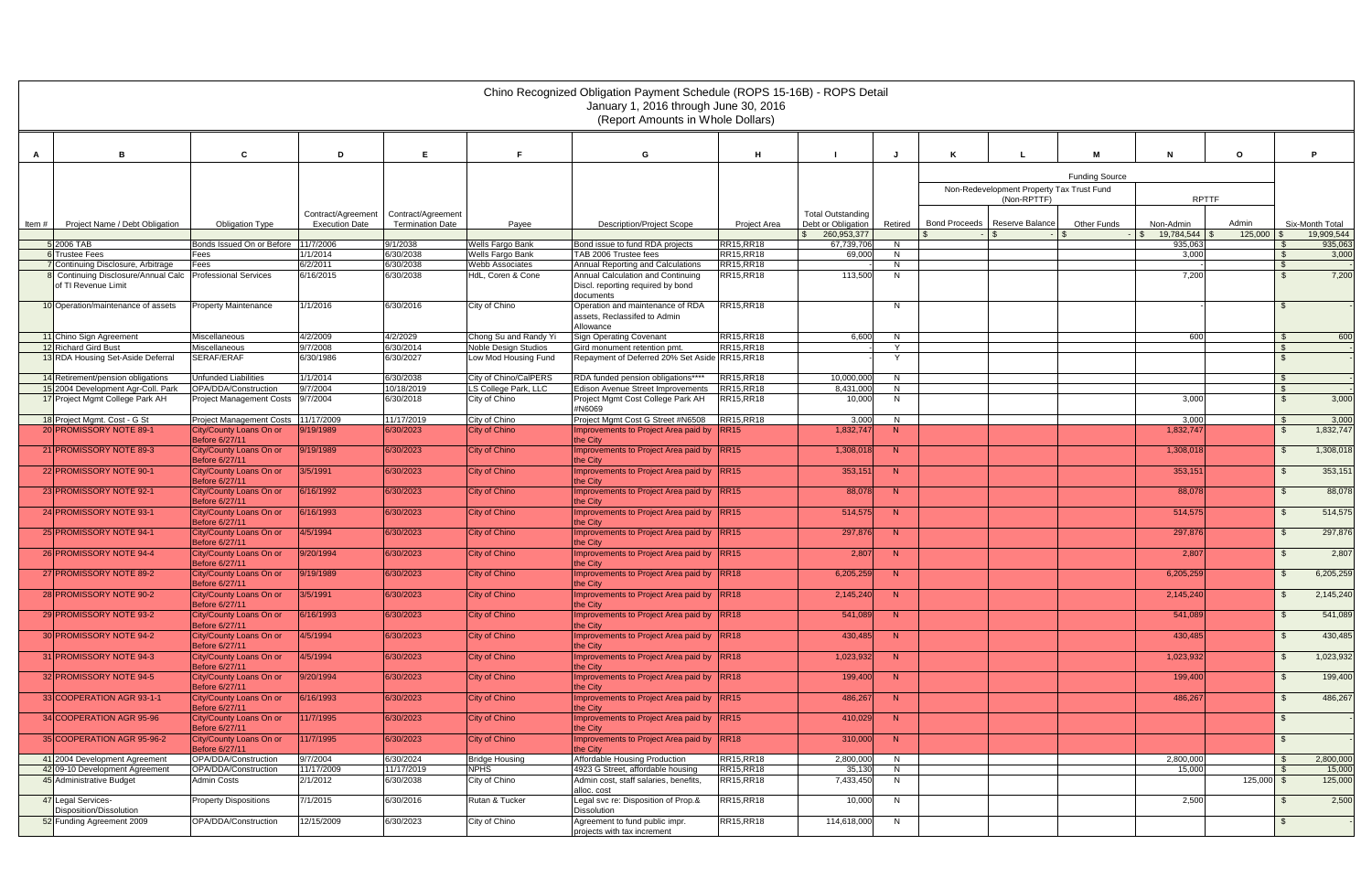|                                                           |                                                         |                                    |                                     |                               | Chino Recognized Obligation Payment Schedule (ROPS 15-16B) - ROPS Detail<br>January 1, 2016 through June 30, 2016<br>(Report Amounts in Whole Dollars) |                            |                                  |              |   |                                           |                       |                      |         |                                    |
|-----------------------------------------------------------|---------------------------------------------------------|------------------------------------|-------------------------------------|-------------------------------|--------------------------------------------------------------------------------------------------------------------------------------------------------|----------------------------|----------------------------------|--------------|---|-------------------------------------------|-----------------------|----------------------|---------|------------------------------------|
| B<br>A                                                    | $\mathbf c$                                             | D                                  | E.                                  | F.                            | G                                                                                                                                                      | H                          |                                  | J            | K | L                                         | M                     | $\mathbf N$          | $\circ$ | P.                                 |
|                                                           |                                                         |                                    |                                     |                               |                                                                                                                                                        |                            |                                  |              |   |                                           |                       |                      |         |                                    |
|                                                           |                                                         |                                    |                                     |                               |                                                                                                                                                        |                            |                                  |              |   | Non-Redevelopment Property Tax Trust Fund | <b>Funding Source</b> |                      |         |                                    |
|                                                           |                                                         |                                    |                                     |                               |                                                                                                                                                        |                            |                                  |              |   | (Non-RPTTF)                               |                       | <b>RPTTF</b>         |         |                                    |
|                                                           |                                                         | Contract/Agreement                 | Contract/Agreement                  |                               |                                                                                                                                                        |                            | Total Outstanding                |              |   |                                           |                       |                      |         |                                    |
| Project Name / Debt Obligation<br>ltem #<br>56 2014 A TAB | <b>Obligation Type</b><br><b>Refunding Bonds Issued</b> | <b>Execution Date</b><br>6/19/2014 | <b>Termination Date</b><br>9/1/2030 | Payee<br>Trustee - BNY Mellon | <b>Description/Project Scope</b><br>Refunded tax exempt bonds: 1998A,                                                                                  | Project Area<br>RR15, RR18 | Debt or Obligation<br>32,211,350 | Retired<br>N |   | Bond Proceeds   Reserve Balance           | Other Funds           | Non-Admin<br>564,675 | Admin   | Six-Month Total<br>564,675<br>- \$ |
|                                                           | After 6/27/12                                           |                                    |                                     |                               | 2001A, 2001B, 2003 TABs                                                                                                                                |                            |                                  |              |   |                                           |                       |                      |         |                                    |
| 57 2014 B TAB                                             | <b>Refunding Bonds Issued</b><br>After 6/27/12          | 6/19/2014                          | 9/1/2022                            | Trustee - BNY Mellon          | Refunded Taxable Bonds 1998 B                                                                                                                          | <b>RR15, RR18</b>          | 1,281,188                        | N            |   |                                           |                       | 16,582               |         | 16,582<br>$\mathbb{S}$             |
| 58 Arbitrage Rebate Loan for TAB 98A                      | City/County Loans After<br>6/27/11                      | 2/3/2015                           | 12/31/2015                          | City of Chino                 | City loan which funded IRS pmt and<br>arbitrabe rebate report for refunded<br>98A TABs                                                                 | RR15, RR18                 |                                  | Y            |   |                                           |                       |                      |         | $\mathbf{\$}$                      |
| 59 Trustee Fees                                           | Fees                                                    | 7/6/2015                           | 9/1/2030                            | <b>BNY Mellon</b>             | TAB 2014 Trustee Fees                                                                                                                                  | RR15, RR18                 | 30,000                           | N            |   |                                           |                       | 5,000                |         | 5,000<br>$\mathfrak{S}$            |
| 60 Arbitrage Reports<br>-61                               | Fees                                                    | 7/6/2015                           | 9/1/2030                            | <b>BNY Mellon</b>             | TAB Arbitrage reporting                                                                                                                                | RR15, RR18                 | 12,500                           | N<br>N       |   |                                           |                       |                      |         | $\mathbb{S}$<br>- \$               |
| 62                                                        |                                                         |                                    |                                     |                               |                                                                                                                                                        |                            |                                  | N            |   |                                           |                       |                      |         | - \$                               |
| 63<br>64                                                  |                                                         |                                    |                                     |                               |                                                                                                                                                        |                            |                                  | N<br>N       |   |                                           |                       |                      |         | \$<br>\$                           |
| 65                                                        |                                                         |                                    |                                     |                               |                                                                                                                                                        |                            |                                  | N            |   |                                           |                       |                      |         | $\mathbb{S}$                       |
| 66<br>67                                                  |                                                         |                                    |                                     |                               |                                                                                                                                                        |                            |                                  | N<br>N       |   |                                           |                       |                      |         | \$<br>$\mathcal{S}$                |
| 68                                                        |                                                         |                                    |                                     |                               |                                                                                                                                                        |                            |                                  | N            |   |                                           |                       |                      |         | \$                                 |
| 69                                                        |                                                         |                                    |                                     |                               |                                                                                                                                                        |                            |                                  | N<br>N       |   |                                           |                       |                      |         | - \$<br>$\mathcal{S}$              |
| 70<br>71                                                  |                                                         |                                    |                                     |                               |                                                                                                                                                        |                            |                                  | N            |   |                                           |                       |                      |         | $\mathbf{\$}$                      |
| 72                                                        |                                                         |                                    |                                     |                               |                                                                                                                                                        |                            |                                  | N            |   |                                           |                       |                      |         | \$                                 |
| 73<br>74                                                  |                                                         |                                    |                                     |                               |                                                                                                                                                        |                            |                                  | N<br>N       |   |                                           |                       |                      |         | $\mathbb{S}$<br>- \$               |
| 75                                                        |                                                         |                                    |                                     |                               |                                                                                                                                                        |                            |                                  | N            |   |                                           |                       |                      |         | \$                                 |
| 76<br>77                                                  |                                                         |                                    |                                     |                               |                                                                                                                                                        |                            |                                  | N<br>N       |   |                                           |                       |                      |         | $\sqrt{3}$<br>\$                   |
| 78                                                        |                                                         |                                    |                                     |                               |                                                                                                                                                        |                            |                                  | N            |   |                                           |                       |                      |         | $\mathbb{S}$                       |
| 79<br>80                                                  |                                                         |                                    |                                     |                               |                                                                                                                                                        |                            |                                  | N<br>N       |   |                                           |                       |                      |         | $\mathbf{\hat{s}}$<br>- \$         |
| -81                                                       |                                                         |                                    |                                     |                               |                                                                                                                                                        |                            |                                  | N            |   |                                           |                       |                      |         | \$                                 |
| 82                                                        |                                                         |                                    |                                     |                               |                                                                                                                                                        |                            |                                  | N<br>N       |   |                                           |                       |                      |         | \$<br>$\mathbf{\hat{s}}$           |
| 83<br>84                                                  |                                                         |                                    |                                     |                               |                                                                                                                                                        |                            |                                  | N            |   |                                           |                       |                      |         | \$                                 |
| 85                                                        |                                                         |                                    |                                     |                               |                                                                                                                                                        |                            |                                  | N            |   |                                           |                       |                      |         | $\hat{\mathbf{r}}$                 |
| 86<br>87                                                  |                                                         |                                    |                                     |                               |                                                                                                                                                        |                            |                                  | N<br>N       |   |                                           |                       |                      |         |                                    |
| 88                                                        |                                                         |                                    |                                     |                               |                                                                                                                                                        |                            |                                  | N            |   |                                           |                       |                      |         | <b>S</b>                           |
| 89<br>90                                                  |                                                         |                                    |                                     |                               |                                                                                                                                                        |                            |                                  | N<br>N       |   |                                           |                       |                      |         | - \$<br><b>S</b>                   |
| 91                                                        |                                                         |                                    |                                     |                               |                                                                                                                                                        |                            |                                  | N            |   |                                           |                       |                      |         | - S                                |
| 92<br>93                                                  |                                                         |                                    |                                     |                               |                                                                                                                                                        |                            |                                  | N<br>N       |   |                                           |                       |                      |         | - \$<br>- \$                       |
| 94                                                        |                                                         |                                    |                                     |                               |                                                                                                                                                        |                            |                                  | N            |   |                                           |                       |                      |         | $\mathbb{S}$                       |
| 95<br>96                                                  |                                                         |                                    |                                     |                               |                                                                                                                                                        |                            |                                  | N<br>N       |   |                                           |                       |                      |         | $^{\circ}$<br>- \$                 |
| 97                                                        |                                                         |                                    |                                     |                               |                                                                                                                                                        |                            |                                  | N            |   |                                           |                       |                      |         | <b>S</b>                           |
| 98                                                        |                                                         |                                    |                                     |                               |                                                                                                                                                        |                            |                                  | N            |   |                                           |                       |                      |         | $\mathcal{S}$                      |
| 99<br>100                                                 |                                                         |                                    |                                     |                               |                                                                                                                                                        |                            |                                  | N<br>N       |   |                                           |                       |                      |         | - \$<br>- \$                       |
| 101                                                       |                                                         |                                    |                                     |                               |                                                                                                                                                        |                            |                                  | N            |   |                                           |                       |                      |         | - \$                               |
| 102<br>103                                                |                                                         |                                    |                                     |                               |                                                                                                                                                        |                            |                                  | N<br>N       |   |                                           |                       |                      |         | - \$<br><b>S</b>                   |
| 104                                                       |                                                         |                                    |                                     |                               |                                                                                                                                                        |                            |                                  | N            |   |                                           |                       |                      |         | <b>S</b>                           |
| 105<br>106                                                |                                                         |                                    |                                     |                               |                                                                                                                                                        |                            |                                  | N<br>N       |   |                                           |                       |                      |         | - \$<br>$^{\circ}$                 |
| 107                                                       |                                                         |                                    |                                     |                               |                                                                                                                                                        |                            |                                  | N            |   |                                           |                       |                      |         | $\sqrt{S}$                         |
| 108<br>109                                                |                                                         |                                    |                                     |                               |                                                                                                                                                        |                            |                                  | N<br>N       |   |                                           |                       |                      |         | $\mathbb{S}$<br>$\mathbb{S}$       |
| 110                                                       |                                                         |                                    |                                     |                               |                                                                                                                                                        |                            |                                  | N            |   |                                           |                       |                      |         | $\mathbf{s}$                       |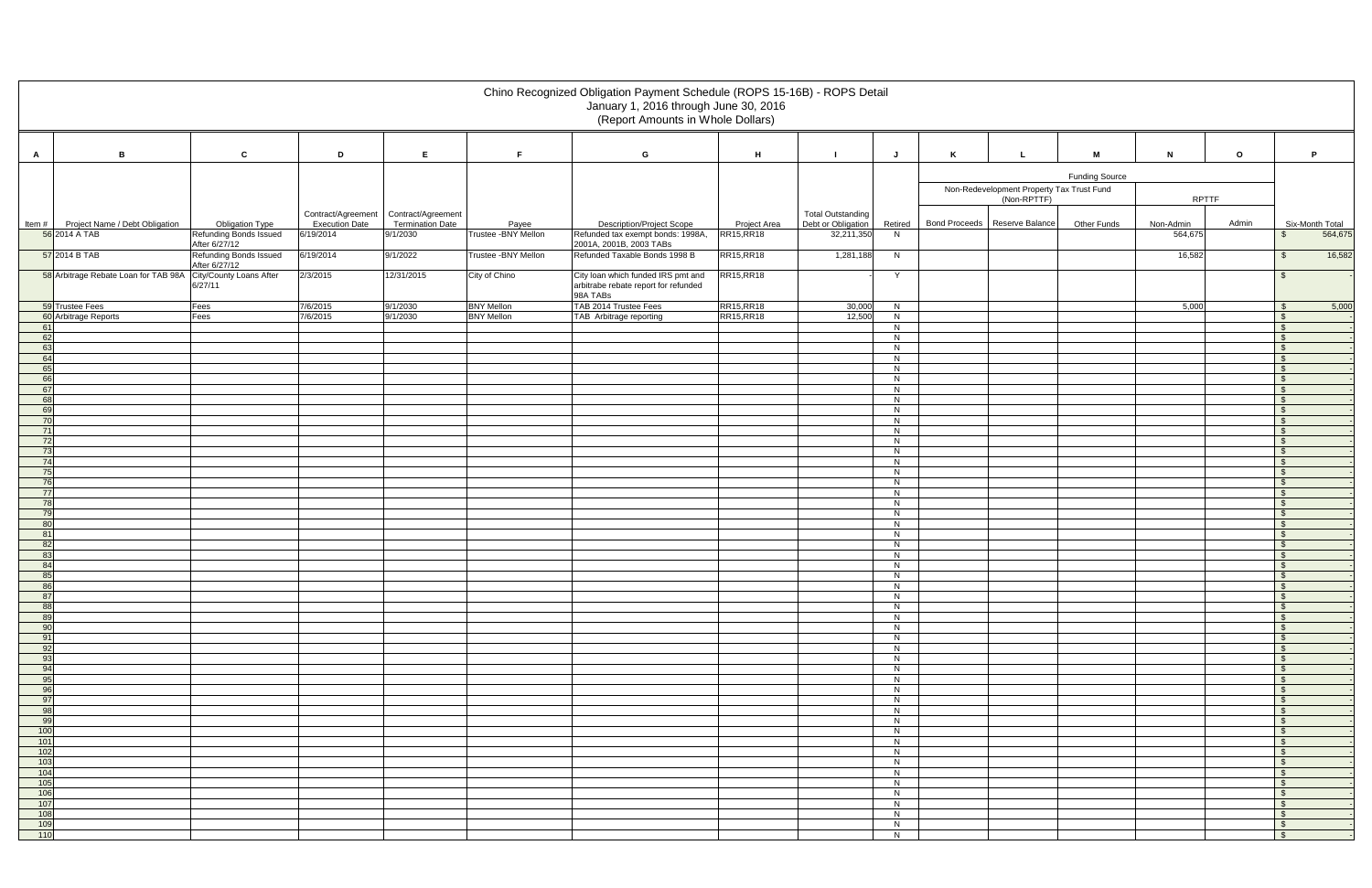# **Chino Recognized Obligation Payment Schedule (ROPS 15-16B) - Report of Cash Balances (Report Amounts in Whole Dollars)**

|   | Pursuant to Health and Safety Code section 34177 (I), Redevelopment Property Tax Trust Fund (RPTTF) may be listed as a source of payment on the ROPS, but only to the extent no other funding source is available<br>or when payment from property tax revenues is required by an enforceable obligation. For tips on how to complete the Report of Cash Balances Form, see Cash Balance Tips Sheet |                              |                      |                               |                                      |                   |                  |                                                                                |
|---|-----------------------------------------------------------------------------------------------------------------------------------------------------------------------------------------------------------------------------------------------------------------------------------------------------------------------------------------------------------------------------------------------------|------------------------------|----------------------|-------------------------------|--------------------------------------|-------------------|------------------|--------------------------------------------------------------------------------|
| A | B                                                                                                                                                                                                                                                                                                                                                                                                   | $\mathbf{C}$                 | D                    | E                             | F.                                   | G                 | H                |                                                                                |
|   |                                                                                                                                                                                                                                                                                                                                                                                                     |                              |                      | <b>Fund Sources</b>           |                                      |                   |                  |                                                                                |
|   |                                                                                                                                                                                                                                                                                                                                                                                                     |                              | <b>Bond Proceeds</b> |                               | <b>Reserve Balance</b>               | Other             | <b>RPTTF</b>     |                                                                                |
|   |                                                                                                                                                                                                                                                                                                                                                                                                     |                              |                      | Prior ROPS<br>period balances | Prior ROPS<br><b>RPTTF</b>           |                   |                  |                                                                                |
|   |                                                                                                                                                                                                                                                                                                                                                                                                     | Bonds Issued on<br>or before | Bonds Issued on      | and DDR RPTTF<br>balances     | distributed as<br>reserve for future | Rent,<br>Grants,  | Non-Admin<br>and |                                                                                |
|   | <b>Cash Balance Information by ROPS Period</b>                                                                                                                                                                                                                                                                                                                                                      | 12/31/10                     | or after 01/01/11    | retained                      | period(s)                            | Interest, Etc.    | Admin            | <b>Comments</b>                                                                |
|   | ROPS 14-15B Actuals (01/01/15 - 06/30/15)                                                                                                                                                                                                                                                                                                                                                           |                              |                      |                               |                                      |                   |                  |                                                                                |
|   | 1  Beginning Available Cash Balance (Actual 01/01/15)                                                                                                                                                                                                                                                                                                                                               | 2,011,101                    |                      |                               |                                      | 1,750,367         | 274,274          |                                                                                |
|   | 2  Revenue/Income (Actual 06/30/15)                                                                                                                                                                                                                                                                                                                                                                 |                              |                      |                               |                                      |                   |                  |                                                                                |
|   | RPTTF amounts should tie to the ROPS 14-15B distribution from the<br>County Auditor-Controller during January 2015                                                                                                                                                                                                                                                                                  | 3,471                        |                      |                               |                                      | 3,958,921         |                  | G2 includes sale of property, DIF loan repayment,<br>1,439,572 rent, interest. |
|   | 3 Expenditures for ROPS 14-15B Enforceable Obligations (Actual<br>06/30/15)<br>RPTTF amounts, H3 plus H4 should equal total reported actual<br>expenditures in the Report of PPA, Columns L and Q                                                                                                                                                                                                   |                              |                      |                               |                                      |                   |                  |                                                                                |
|   | 4   Retention of Available Cash Balance (Actual 06/30/15)                                                                                                                                                                                                                                                                                                                                           |                              |                      |                               |                                      | 946,238           |                  | 1,462,919 G3 ROPS use of Other funds per DOF instruction                       |
|   | RPTTF amount retained should only include the amounts distributed as<br>reserve for future period(s)                                                                                                                                                                                                                                                                                                |                              |                      |                               |                                      |                   |                  |                                                                                |
|   | 5  ROPS 14-15B RPTTF Prior Period Adjustment<br>RPTTF amount should tie to the self-reported ROPS 14-15B PPA in the<br>Report of PPA, Column S                                                                                                                                                                                                                                                      |                              |                      | No entry required             |                                      |                   |                  |                                                                                |
|   | <b>Ending Actual Available Cash Balance</b><br>C to G = $(1 + 2 - 3 - 4)$ , H = $(1 + 2 - 3 - 4 - 5)$                                                                                                                                                                                                                                                                                               | $2,014,572$ \$               |                      |                               |                                      |                   | 250,927          |                                                                                |
|   | ROPS 15-16A Estimate (07/01/15 - 12/31/15)                                                                                                                                                                                                                                                                                                                                                          |                              |                      |                               |                                      |                   |                  |                                                                                |
|   | 7 Beginning Available Cash Balance (Actual 07/01/15)<br>$(C, D, E, G = 4 + 6, F = H4 + F4 + F6, and H = 5 + 6)$                                                                                                                                                                                                                                                                                     | $2,014,572$ \$               |                      | - \$                          | S                                    | $$4,763,050$ \ \$ | 250,927          |                                                                                |
|   | 8  Revenue/Income (Estimate 12/31/15)<br>RPTTF amounts should tie to the ROPS 15-16A distribution from the<br>County Auditor-Controller during June 2015                                                                                                                                                                                                                                            |                              |                      |                               |                                      |                   | 7,160,069        |                                                                                |
|   | 9 Expenditures for ROPS 15-16A Enforceable Obligations (Estimate<br>12/31/15)                                                                                                                                                                                                                                                                                                                       | 2,011,101                    |                      |                               |                                      | 531,921           | 7,410,996        |                                                                                |
|   | 10 Retention of Available Cash Balance (Estimate 12/31/15)<br>RPTTF amount retained should only include the amounts distributed as<br>reserve for future period(s)                                                                                                                                                                                                                                  | 3,471                        |                      |                               |                                      |                   |                  |                                                                                |
|   | 11 Ending Estimated Available Cash Balance (7 + 8 - 9 -10)                                                                                                                                                                                                                                                                                                                                          | $\blacksquare$               | -S                   |                               |                                      |                   |                  |                                                                                |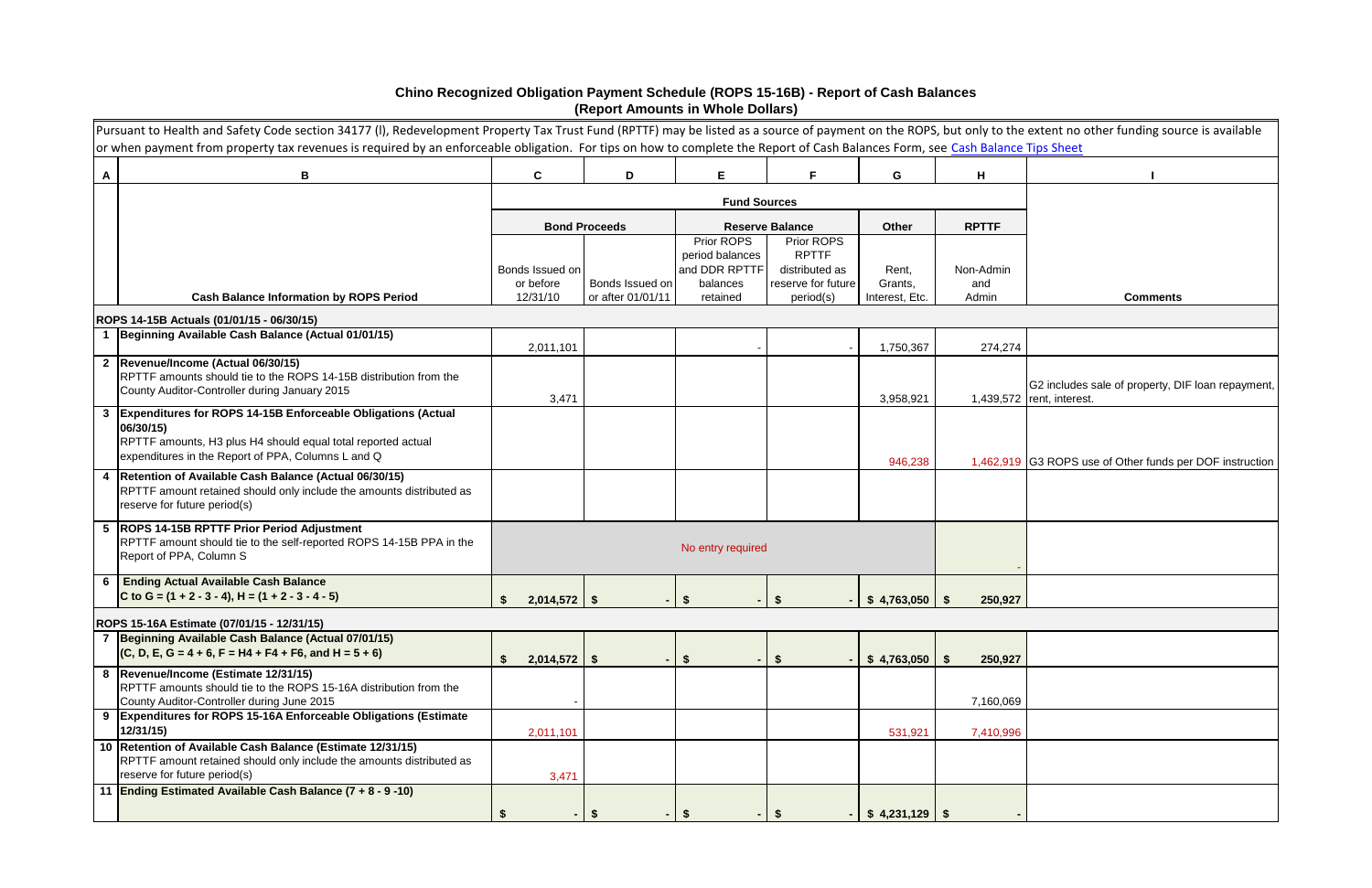|                                            |        | ROPS 14-15B (January through June 2015) period. The amount of                                      | rior period adjustments self-reported by SAs are subject to audit by the                              |                    |
|--------------------------------------------|--------|----------------------------------------------------------------------------------------------------|-------------------------------------------------------------------------------------------------------|--------------------|
| P                                          | Q      | R                                                                                                  | s                                                                                                     | T                  |
|                                            |        |                                                                                                    |                                                                                                       |                    |
| Admin                                      |        |                                                                                                    | Net SA Non-Admin<br>and Admin PPA<br>(Amount Used to<br>Offset ROPS 15-16B<br><b>Requested RPTTF)</b> |                    |
| Net Lesser of<br>Authorized /<br>Available | Actual | Difference<br>(If total actual<br>exceeds total<br>authorized, the<br>total difference is<br>zero) | Net Difference<br>$(M+R)$                                                                             | <b>SA Comments</b> |
| $$\mathfrak{s}$$<br>÷,                     |        | \$                                                                                                 | \$                                                                                                    |                    |
|                                            |        |                                                                                                    | \$<br>$\blacksquare$<br>\$<br>$\blacksquare$                                                          |                    |
|                                            |        |                                                                                                    | \$<br>$\blacksquare$                                                                                  |                    |
|                                            |        |                                                                                                    | \$<br>$\blacksquare$<br>$$\overline{\mathcal{S}}$$<br>$\blacksquare$                                  |                    |
|                                            |        |                                                                                                    | \$<br>$\blacksquare$<br>\$<br>$\overline{\phantom{a}}$                                                |                    |
|                                            |        |                                                                                                    |                                                                                                       |                    |
|                                            |        |                                                                                                    | $\mathbb{S}$<br>$\blacksquare$                                                                        |                    |
|                                            |        |                                                                                                    | \$<br>$\overline{\phantom{a}}$                                                                        |                    |
|                                            |        |                                                                                                    | \$<br>÷,                                                                                              |                    |
|                                            |        |                                                                                                    | \$<br>$\overline{\phantom{a}}$<br>\$<br>$\overline{\phantom{a}}$                                      |                    |
|                                            |        |                                                                                                    | \$<br>$\blacksquare$                                                                                  |                    |
|                                            |        |                                                                                                    | \$<br>$\blacksquare$                                                                                  |                    |
|                                            |        |                                                                                                    | \$<br>÷,                                                                                              |                    |
|                                            |        |                                                                                                    | \$<br>$\blacksquare$                                                                                  |                    |
|                                            |        |                                                                                                    | \$<br>$\overline{\phantom{a}}$                                                                        |                    |
|                                            |        |                                                                                                    | \$<br>$\overline{\phantom{a}}$                                                                        |                    |
|                                            |        |                                                                                                    | \$<br>$\blacksquare$                                                                                  |                    |
|                                            |        |                                                                                                    | \$<br>$\frac{1}{2}$                                                                                   |                    |
|                                            |        |                                                                                                    | \$<br>$\overline{\phantom{a}}$                                                                        |                    |
|                                            |        |                                                                                                    | \$<br>L,                                                                                              |                    |
|                                            |        |                                                                                                    | \$<br>$\frac{1}{2}$                                                                                   |                    |
|                                            |        |                                                                                                    | \$<br>$\frac{1}{2}$<br>\$<br>$\Box$                                                                   |                    |
|                                            |        |                                                                                                    | \$<br>$\frac{1}{2}$                                                                                   |                    |
|                                            |        |                                                                                                    |                                                                                                       |                    |
|                                            |        |                                                                                                    | \$<br>$\frac{1}{2}$<br>\$<br>$\overline{\phantom{a}}$                                                 |                    |
|                                            |        |                                                                                                    |                                                                                                       |                    |

**A B C D E F G H I J K L M N O P Q R S T Authorized Actual Authorized Actual Authorized Actual Authorized Available RPTTF**  (ROPS 14-15B distributed + all other available as of 01/1/15)  **Net Lesser of Authorized / Available Actual Difference (If K is less than L, the difference is zero) Authorized Available RPTTF**  (ROPS 14-15B distributed + all other available as of 01/1/15)  **Net Lesser of Authorized / Available** \$ - \$ - \$ - \$ 48,183 \$ 48,183 \$ 925,191 \$ 898,055 \$ 1,462,919 \$ - \$ 1,462,919 \$ - \$ - \$ - \$ - \$ - 1 1998-A TAX 2 1998-B TAX - - - - \$ - \$ - \$ - 3 2001 A&B TAB - - - - \$ - \$ - \$ - 3 2001 A&B TAB - - - - \$ - \$ - \$ - 4 | 2003 TAB | Reference of the Line of Section 1, 1990 in the section 1, 1990 in the section 1 in the Section 1 5 2006 TAB - - 115,132 115,132 855,731 \$ - 855,731 \$ - \$ - 6 Trustee Fees - - 12,500 1,916 - \$ - \$ - \$ - 6 Trustee Fees Disclosure, Arbitrage - - 3,200 1,148 - \$ - \$ - \$ - 8 Annual Calc of TI Revenue Limit - - 2,000 - - \$ - \$ - \$ - 10 Operation/maintena ce of assets - - - - \$ - \$ - \$ - 11 Chino Sign Agreement - - - - \$ - \$ - \$ - 12 Richard Gird Bust | - | - | | 2,860 | - | | \$ - - | | | | | \$ - -13 RDA Housing Set-Aside Deferral - - 700,182 700,182 - \$ - \$ - \$ - 14 Retirement/pension obligations - - - - \$ - \$ - \$ - 15 2004 Development Agr-Coll. Park - - - - \$ - \$ - \$ - 17 Project Mgmt College Park AH - - - - \$ - \$ - \$ - 18 Project Mgmt. Cost - G St - - - - \$ - \$ - \$ - 19 Project Mgmt Cost Seasons Exp - - - - \$ - \$ - \$ - 20 PROMISSORY NOTE 89-1 - - - - \$ - \$ - \$ - 21 PROMISSORY **NOTE 89-3**  - - - - \$ - \$ - \$ - 22 PROMISSORY **NOTE 90-1**  - - - - \$ - \$ - \$ - 23 **PROMISSORY** NOTE 92-1 - - - - \$ - \$ - \$ - 24 PROMISSORY **NOTE 93-1**  - - - - \$ - \$ - \$ - 25 PROMISSORY **NOTE 94-1**  - - - - \$ - \$ - \$ - 26 PROMISSORY **NOTE 94-4**  - - - - \$ - \$ - \$ - 27 PROMISSORY NOTE 89-2 - - - - \$ - \$ - \$ - 28 PROMISSORY NOTE 90-2 - - - - \$ - \$ - \$ - 29 PROMISSORY NOTE 93-2 - - - - \$ - \$ - \$ - 30 PROMISSORY **NOTE 94-2**  - - - - \$ - \$ - \$ - **RPTTF Expenditures** Chino Recognized Obligation Payment Schedule (ROPS 15-16B) - Report of Prior Period Adjustments Reported for the ROPS 14-15B (January 1, 2015 through June 30, 2015) Period Pursuant to Health and Safety Code (HSC) section 34186 (a) (Report Amounts in Whole Dollars) ROPS 14-15B Successor Agency (SA) Self-reported Prior Period Adjustments (PPA): Pursuant to HSC Section 34186 (a), SAs are required to report the differences between their actual available funding and their actual expendit Redevelopment Property Tax Trust Fund (RPTTF) approved for the ROPS 15-16B (January through June 2016) period will be offset by the SA's self-reported ROPS 14-15B prior period adjustment. HSC Section 34186 (a) also specifi county auditor-controller (CAC) and the State Controller. **Item # Project Name / Debt Obligation Non-RPTTF Expenditures Bond Proceeds Reserve Balance Other Funds Non-Admin Admin**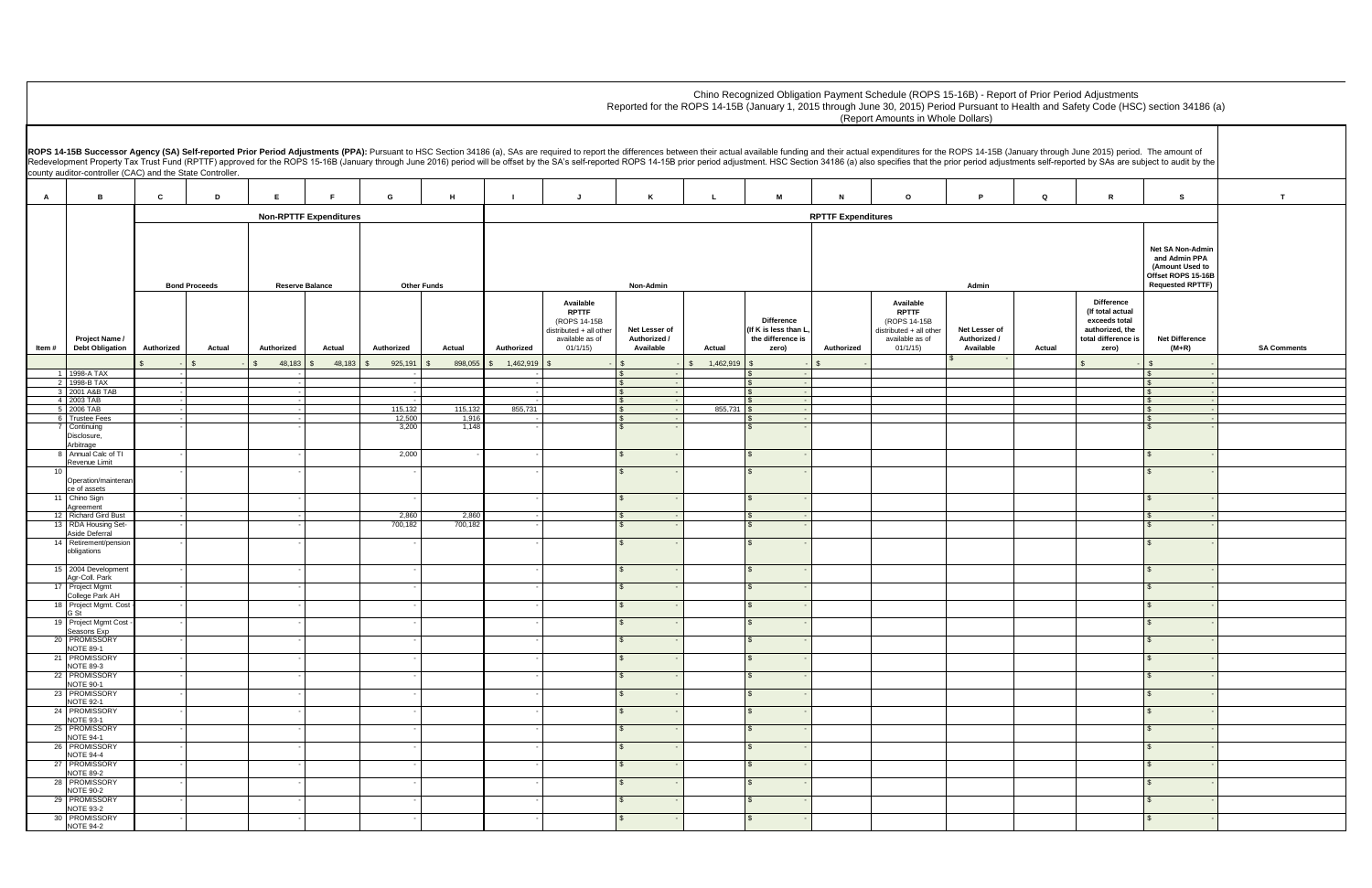|                         |                                            |                 |                                                                          |                           | e differences between their actual available funding and their actual expenditures for the ROPS 14-15B (January through June 2015) period. The amount of<br>I ROPS 14-15B prior period adjustment. HSC Section 34186 (a) also specifies that the prior period adjustments self-reported by SAs are subject to audit by the |                                            |        |                                                                                                           |                                                                                                              |                    |
|-------------------------|--------------------------------------------|-----------------|--------------------------------------------------------------------------|---------------------------|----------------------------------------------------------------------------------------------------------------------------------------------------------------------------------------------------------------------------------------------------------------------------------------------------------------------------|--------------------------------------------|--------|-----------------------------------------------------------------------------------------------------------|--------------------------------------------------------------------------------------------------------------|--------------------|
|                         | Κ                                          | L               | М                                                                        | N                         | $\mathbf{o}$                                                                                                                                                                                                                                                                                                               | P                                          | Q      | ${\mathbf R}$                                                                                             | s                                                                                                            | $\mathbf T$        |
|                         |                                            |                 |                                                                          | <b>RPTTF Expenditures</b> |                                                                                                                                                                                                                                                                                                                            |                                            |        |                                                                                                           |                                                                                                              |                    |
|                         | Non-Admin                                  |                 |                                                                          |                           |                                                                                                                                                                                                                                                                                                                            | Admin                                      |        |                                                                                                           | <b>Net SA Non-Admin</b><br>and Admin PPA<br>(Amount Used to<br>Offset ROPS 15-16B<br><b>Requested RPTTF)</b> |                    |
|                         | Net Lesser of<br>Authorized /<br>Available | Actual          | <b>Difference</b><br>(If K is less than L,<br>the difference is<br>zero) | Authorized                | Available<br><b>RPTTF</b><br>(ROPS 14-15B<br>distributed + all other<br>available as of<br>01/1/15                                                                                                                                                                                                                         | Net Lesser of<br>Authorized /<br>Available | Actual | <b>Difference</b><br>(If total actual<br>exceeds total<br>authorized, the<br>total difference is<br>zero) | <b>Net Difference</b><br>$(M+R)$                                                                             | <b>SA Comments</b> |
| \$                      |                                            | \$<br>1,462,919 | $\,$                                                                     | $\mathbb{S}$              |                                                                                                                                                                                                                                                                                                                            | $\sqrt[6]{2}$                              |        | $\mathfrak{F}$                                                                                            | \$                                                                                                           |                    |
| $$\mathbb{S}$$          |                                            |                 | $\mathfrak{s}$                                                           |                           |                                                                                                                                                                                                                                                                                                                            |                                            |        |                                                                                                           | $\mathbb{S}$                                                                                                 |                    |
| $\pmb{\mathfrak{F}}$    | $\overline{\phantom{a}}$                   |                 | $\frac{1}{2}$<br>$\overline{\phantom{a}}$                                |                           |                                                                                                                                                                                                                                                                                                                            |                                            |        |                                                                                                           | $\mathfrak{S}$                                                                                               |                    |
| $\sqrt[6]{\frac{1}{2}}$ | $\blacksquare$                             |                 | $\sqrt[6]{2}$<br>$\blacksquare$                                          |                           |                                                                                                                                                                                                                                                                                                                            |                                            |        |                                                                                                           | $\sqrt[6]{3}$                                                                                                |                    |
| $$\mathfrak{s}$$        | $\overline{\phantom{a}}$                   |                 | $\sqrt[6]{2}$<br>$\blacksquare$                                          |                           |                                                                                                                                                                                                                                                                                                                            |                                            |        |                                                                                                           | $\sqrt[6]{3}$                                                                                                |                    |
| $\pmb{\$}$              | $\overline{\phantom{a}}$                   |                 | $\boldsymbol{\mathsf{S}}$<br>$\blacksquare$                              |                           |                                                                                                                                                                                                                                                                                                                            |                                            |        |                                                                                                           | $\mathbb{S}$                                                                                                 |                    |
| $$\mathbb{S}$$          | $\overline{\phantom{a}}$                   |                 | $\boldsymbol{\mathsf{S}}$                                                |                           |                                                                                                                                                                                                                                                                                                                            |                                            |        |                                                                                                           | $\boldsymbol{\mathsf{S}}$                                                                                    |                    |
| $$\mathfrak{s}$$        | $\overline{\phantom{a}}$                   |                 | $\sqrt{3}$<br>$\overline{\phantom{a}}$                                   |                           |                                                                                                                                                                                                                                                                                                                            |                                            |        |                                                                                                           | $\sqrt[6]{3}$                                                                                                |                    |
| $$\mathfrak{s}$$        | $\overline{\phantom{a}}$                   |                 | $\sqrt[6]{2}$                                                            |                           |                                                                                                                                                                                                                                                                                                                            |                                            |        |                                                                                                           | $\sqrt[6]{3}$                                                                                                |                    |
| $$\mathfrak{s}$$        | $\overline{\phantom{a}}$                   |                 | $\frac{1}{2}$                                                            |                           |                                                                                                                                                                                                                                                                                                                            |                                            |        |                                                                                                           | $\sqrt[6]{3}$                                                                                                |                    |
| $$\mathbb{S}$$          | $\overline{a}$                             |                 | $\sqrt{3}$                                                               |                           |                                                                                                                                                                                                                                                                                                                            |                                            |        |                                                                                                           | $\mathfrak{s}$                                                                                               |                    |
| $\, \mathbb{S} \,$      | $\blacksquare$                             |                 | $\mathfrak{s}$<br>$\blacksquare$                                         |                           |                                                                                                                                                                                                                                                                                                                            |                                            |        |                                                                                                           | $\mathfrak{s}$                                                                                               |                    |
|                         | $\blacksquare$                             | 589,950 \$      | $\overline{\phantom{a}}$                                                 |                           |                                                                                                                                                                                                                                                                                                                            |                                            |        |                                                                                                           | $\mathbb{S}$                                                                                                 |                    |
| $\frac{6}{9}$           | $\blacksquare$<br>$\Box$                   | $17,238$ \$     | $\sim$<br>$\sqrt[6]{2}$<br>۰                                             |                           |                                                                                                                                                                                                                                                                                                                            |                                            |        |                                                                                                           | $\mathfrak{S}$<br>\$                                                                                         |                    |

**A B C D E F G H I J K L M N O P Q R S T Authorized Actual Authorized Actual Authorized Actual Authorized Available RPTTF**  (ROPS 14-15B distributed + all other available as of 01/1/15)  **Net Lesser of Authorized / Available Actual Difference (If K is less than L, the difference is zero) Authorized Available RPTTF**  (ROPS 14-15B distributed + all other available as of 01/1/15)  **Net Lesser of Authorized / Available** \$ - \$ - \$ - \$ 48,183 \$ 48,183 \$ 925,191 \$ 898,055 \$ 1,462,919 \$ - \$ 1,462,919 \$ - \$ - \$ - \$ - \$ -**RPTTF Expenditures** Chino Recognized Obligation Payment Schedule (ROPS 15-16B) - Repor Reported for the ROPS 14-15B (January 1, 2015 through June 30, 2015) Period Pursuant to (Report Amounts in Whole Dollars) ROPS 14-15B Successor Agency (SA) Self-reported Prior Period Adjustments (PPA): Pursuant to HSC Section 34186 (a), SAs are required to report the differences between their actual available funding and their actual expendit Redevelopment Property Tax Trust Fund (RPTTF) approved for the ROPS 15-16B (January through June 2016) period will be offset by the SA's self-reported ROPS 14-15B prior period adjustment. HSC Section 34186 (a) also specifi county auditor-controller (CAC) and the State Controller. **Item # Project Name / Debt Obligation Non-RPTTF Expenditures Bond Proceeds Reserve Balance Other Funds Non-Admin Admin** 31 **PROMISSORY** NOTE 94-3 - - - - \$ - \$ - \$ - 32 PROMISSORY NOTE 94-5 - - - - \$ - \$ - \$ - 33 COOPERATION AGR 93-1-1 - - - - \$ - \$ - \$ - 34 COOPERATION AGR 95-96 - - - - \$ - \$ - \$ - 35 COOPERATION AGR 95-96-2 - - - - \$ - \$ - \$ - 41 2004 Development Agreement - - - - \$ - \$ - \$ - 42 09-10 Development Agreement - - - - \$ - \$ - \$ - 44 Season's Senior Villa's Expansion - - - - \$ - \$ - \$ - 45 Administrative Budget - 48,183 48,183 76,817 76,817 - \$ - \$ - \$ - 47 Legal Services-Disposition/Dissoluti on - - 12,500 - \$ - \$ - \$ - 52 Funding Agreement  $\frac{2009}{56}$  2014 A TAB - - - - \$ - \$ - \$ - 56 2014 A TAB - - - 589,950 \$ - 589,950 \$ - \$ - 57 2014 B TAB - - - 17,238 \$ - 17,238 \$ - \$ -

| rt of Prior Period Adjustments                 |  |
|------------------------------------------------|--|
| Health and Safety Code (HSC) section 34186 (a) |  |